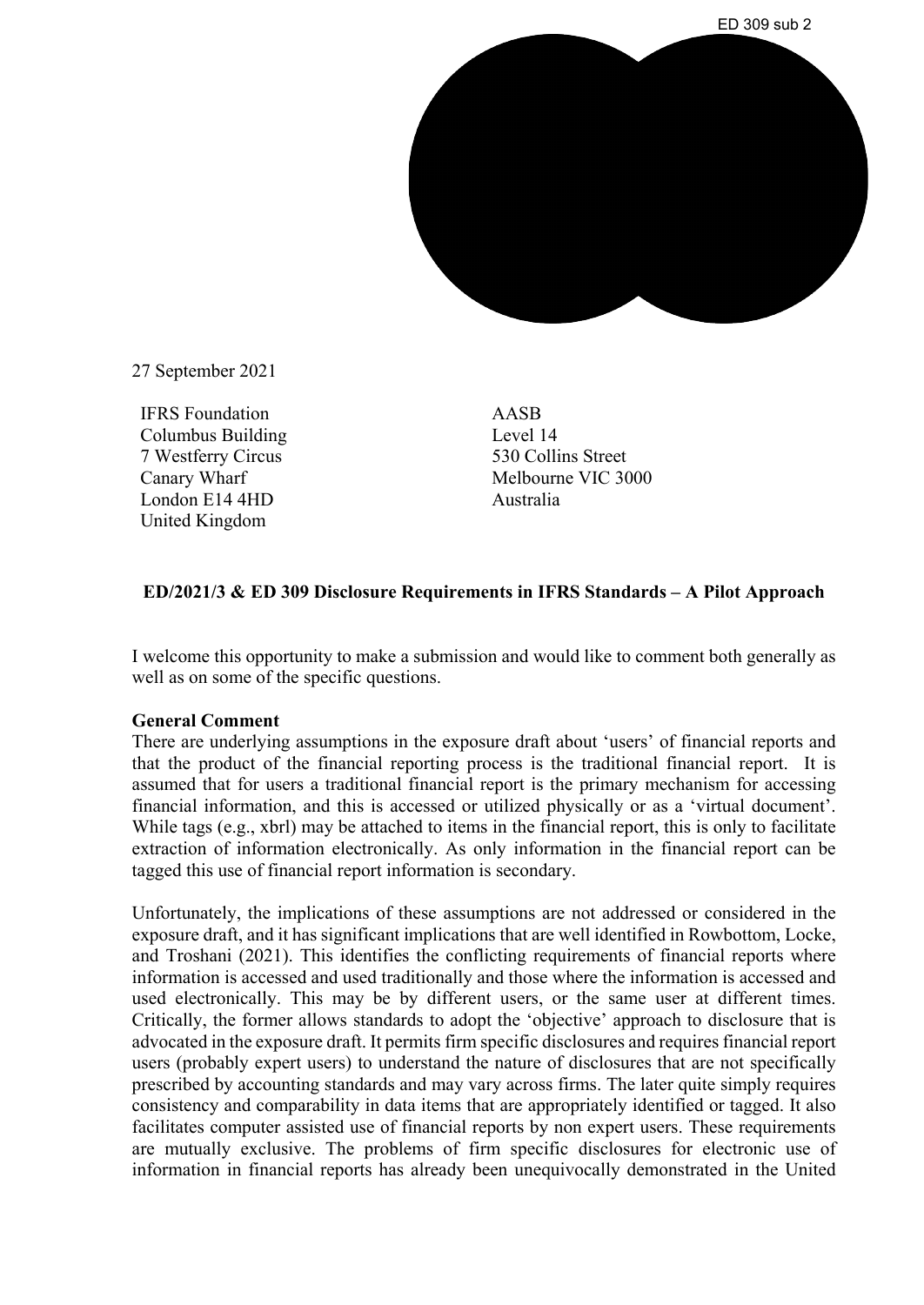States where flexibility was initially allowed in the tags applied to financial data (i.e., customized tags). The resultant diversity in disclosure and inconsistency in information and tags was an impediment the use of information in financial reports electronically. This was subsequently addressed and it triggered a major revolution in how information in financial reports is accessed and used. The absence of specific disclosures being prescribed in accounting standards might be addressed by including in the taxonomy tags that reflect 'Common Accounting Practice' but such an 'ad hoc' approach gives rise to a range of questions:

- i. How and when is 'Common Accounting Practice identified?
- ii. How are tags for 'Common Accounting Practices' attached to items not included in financial reports?
- iii. Does 'Common Accounting Practices' become part of the accounting standards?
- iv. If 'Common Accounting Practices' are part of the accounting standards then are there additional prescribed disclosures for these items (i.e., information overload)?
- v. If 'Common Accounting Practice' is not part of the accounting standard is compliance mandatory or voluntary?

These are significant questions and in addressing them serious consideration needs to be given to how information in financial reports is accessed and used.

Insights into this are provided by a significant body of academic research considering the electronic accessing and use of financial information. The benefits of accessing and using the information in financial reports electronically include a lower cost of capital. For users they include a lower cost of gathering information and economically material abnormal stock returns from trading strategies.<sup>[1](#page-1-0)</sup> For these reasons and others there is the demand for information in financial reports that can be accessed and used electronically. More importantly, there is also evidence that the accessing and using of information in financial reports electronically is increasing and now dominates. These studies focus on the United States where the SEC provides logs of data accesses made through EDGAR. Clear insights into utilization are apparent and consistent. For example Hollander and Litjens (2020) identify documents on EDGAR being accessed 2.3B times over the period 2010 – 2015. Admittedly this extends beyond 10K's but it is one of the major documents. Using a common process for distinguishing computers / robots accessing information they identify 2.1B or 89% of those accesses as being by robots, with this doubtless facilitating and being the precursor to the electronic use of financial information. This is equally apparent in Wang (2020), and this identifies accesses of 10K's specifically. In Figure 1, Panel B this clearly shows:

- i. An escalation in electronic accessing of information since issues with flexible tags (identified above) were addressed; and,
- ii. Over 90% of accesses of being by computer / robot.

Put simply, it can no longer be maintained that the primary output of the financial reporting process is a financial report that is accessed physically or as a virtual document. This outcome is not surprising as users (e.g., analysts) would be expected to increasing rely on computer screening to determine firms subject to additional, more expensive, evaluation.

<span id="page-1-0"></span> $\overline{a}$ <sup>1</sup> These are well accepted in the literature and in the interests of brevity they will not be included here.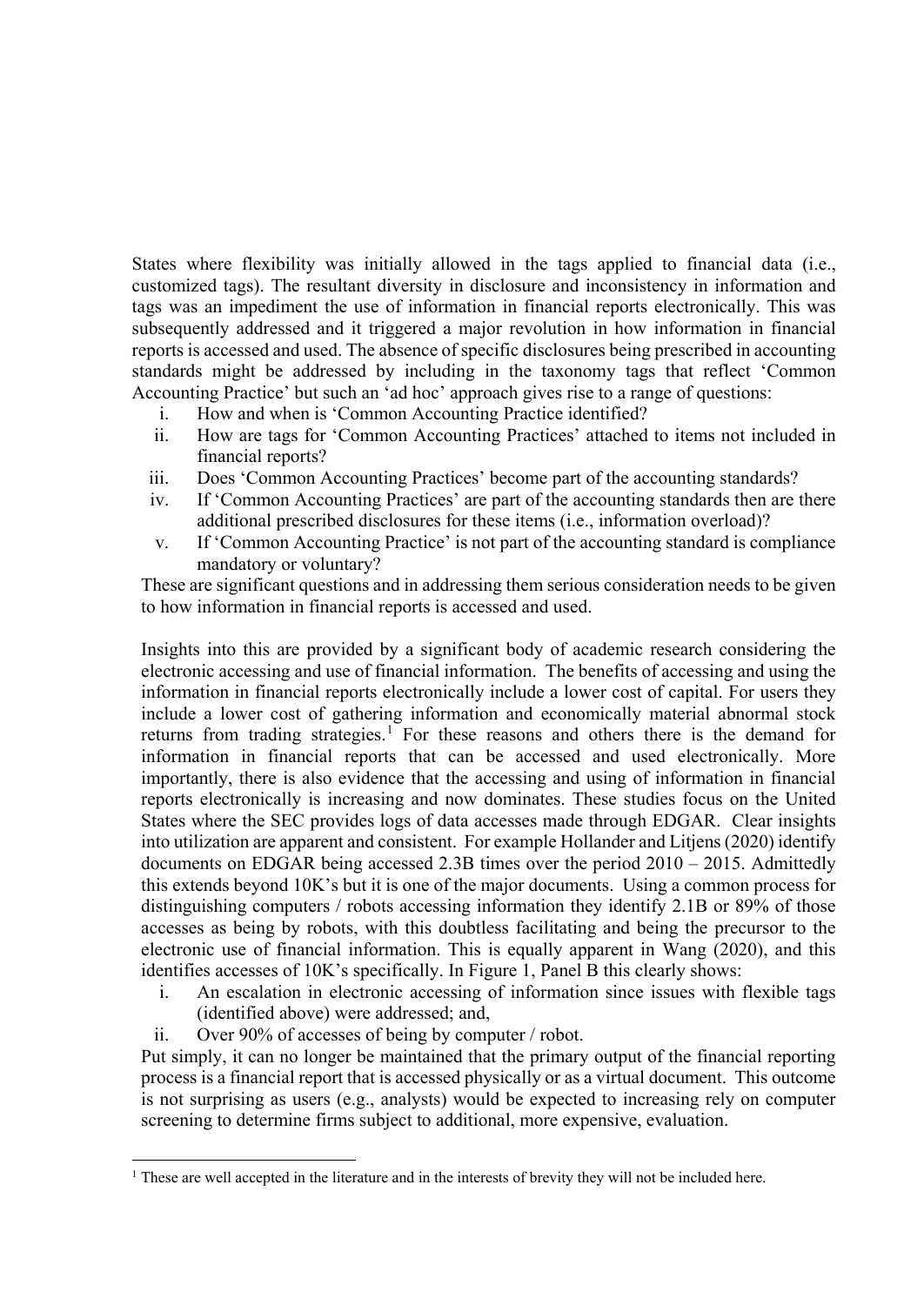This exposure draft pre-empts the proper consideration of

- i. How the accessing and use of financial information is occurring now?
- ii. Whether information should be presented in both a traditional format and electronically?
- iii. What should be the relation between information presented in traditional financial reports and electronically (i.e., the same?)

Addressing this last question may not only be relevant to the current exposure draft but also the Disclosure Initiative and the presentation of information in financial reports generally and Extended External Reporting. For example, materiality might be an issue in traditional financial reports where excess information may be a distraction, but this is unlikely to be the case if information is accessed and used electronically. Hence, it would also help to address concerns with the application of materiality. Put simply a determination needs to be made on whether traditional financial reports and electronic reports substitutes or compliments.

These issues would probably be more appropriately addressed in the Conceptual Framework and would require a substantial re-consideration of the users of financial reports and how they use financial information in the  $21<sup>st</sup>$  century. It would also likely issue a potential pathway to address the potentially divergent requirements of users for information in Extended External Reporting.

## **Specific Comments**

1. Using overall disclosure objectives. In addition to the comments above I would caution against the use of overall disclosure objectives. While it is relatively easy to appreciate the rationale for overall disclosure objectives being incorporated in the Conceptual Framework, translating this to specific accounting standards, even IAS 1, is more difficult. Ostensibly this would encourage preparers to determine additional disclosures with the risk that these disclosures become excessive and complicated. As an example of excessive and complex disclosures consider Remuneration Reports in the financial reports of Australian firms. There is also the likelihood that 'boilerplates' will be developed ostensibly claiming to meet these objectives. This would be similar to the model financial reports that are published presently. Such a change is occurring against a background of trying to simplify financial reports and enhance understandability. These are mutually inconsistent. A more fundamental question is whether any additional disclosures that may he highly technical can / should occur outside the financial report and this already occurs for many firms where the determination of items in the financial report are complex (e.g., iSelect Ltd provides considerable information about the estimation of future cash flows used to determine current period revenues outside its financial report with investor presentations). If the disclosures are necessary there will be sufficient economic incentives for them to be made without creating the risk of increasing financial report complexity and opacity.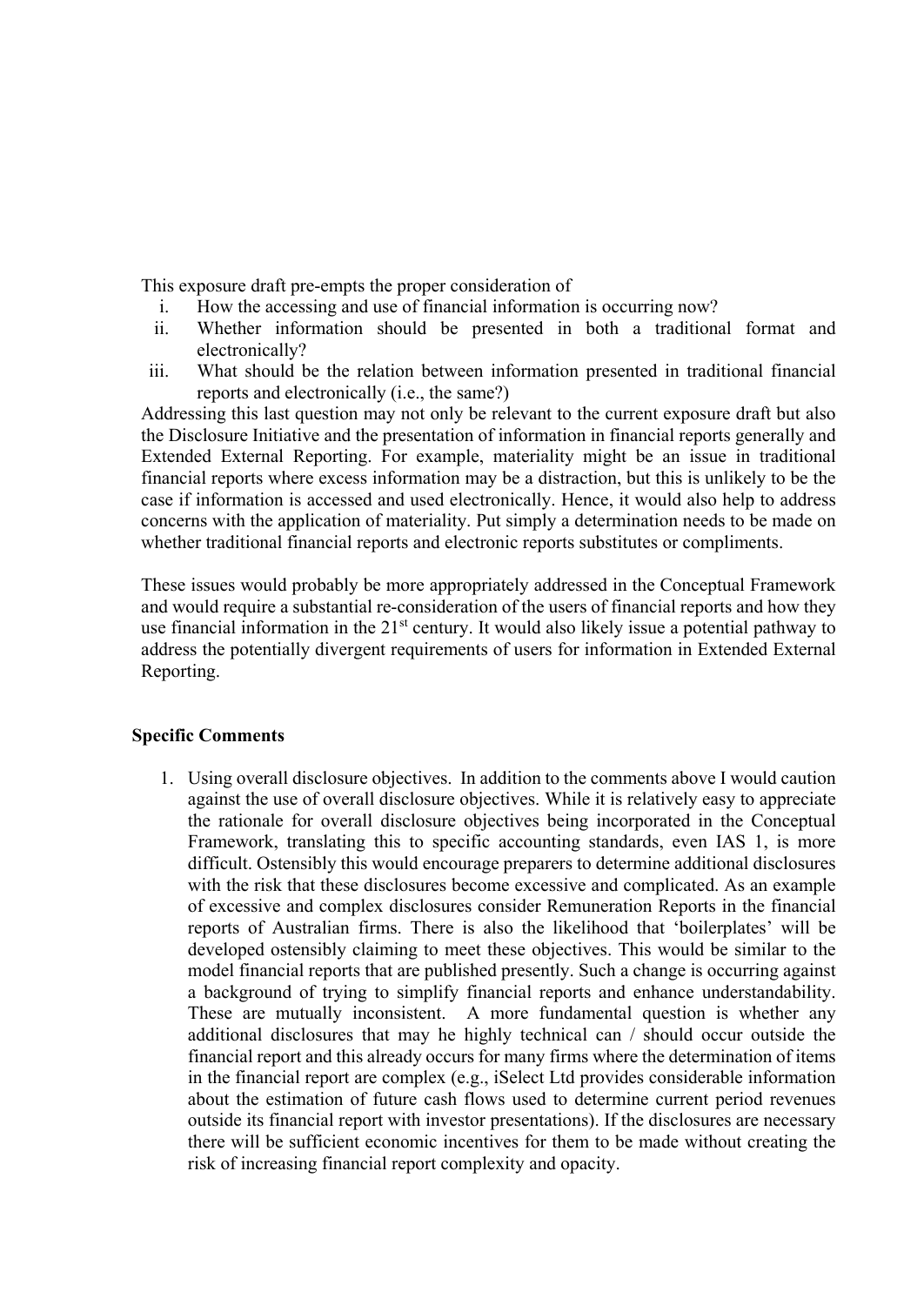- 2. Using specific disclosures objectives and the disclosure problem. The concerns expressed above also manifest here. Furthermore, to the extent that specific disclosure objectives form the basis for determining what is relevant, or more problematically irrelevant, this is challenging if it results in inconsistent, and potentially complex disclosures. Again an assumption underpinning the development of specific disclosure outcomes is that financial reports are the only relevant disclosure mechanism for the firm. This is limiting and creating objectives for financial reports that simply can't be achieved.
- 3. Increased application of judgement. There are likely two responses to an objectives based determination of disclosures. One would be a diversity of disclosures across time and firms that likely undermines comparability and understandability. This may also be used as a means to argue certain information is irrelevant which could be an adverse outcome. The second is a set of boilerplate disclosures developed by accounting firms that are 'defensible' in arguments that the objectives are satisfied. Neither outcome is considered favourably. The alternative for firms is to risk criticism when challenged in the event of a failure. Rather, the standards should dictate specific and consistent disclosures that capture how recognition and measurement has occurred.
- 4. Describing items of information to promote the use of judgement. Irrespective of how this is written, the language will inevitably create a presumption that the identified disclosures satisfy the disclosure objective. This will create what for most firms will simply be a 'defacto' checklist and little improvement on the current situation.
- 5. Other comments on the proposed guidelines. The development of disclosure objectives that address the needs of diverse users is unlikely to be straightforward. Insights into magnitude of this problem might be obtained by considering the history of conceptual framework projects (Joyce, Libby, & Sunder, 1982) and there is significant risk the disclosure objectives developed will be either vague and ineffective to cater for diverse user needs, or focused on the needs of particular users to the exclusion of others.

If I could make two concluding comments, they are that careful consideration needs to be given to the users of financial information, and how that information is accessed and used. There are limits about what can be achieved or included in (traditional) financial reports. Doubtless there would be scope for future development of traditional financial reports if there were alternative electronic disclosures of financial information. However this requires determination of the roles both traditional and electronic financial reports and this is more appropriately addressed in the context of the conceptual framework.

Yours faithfully

Della